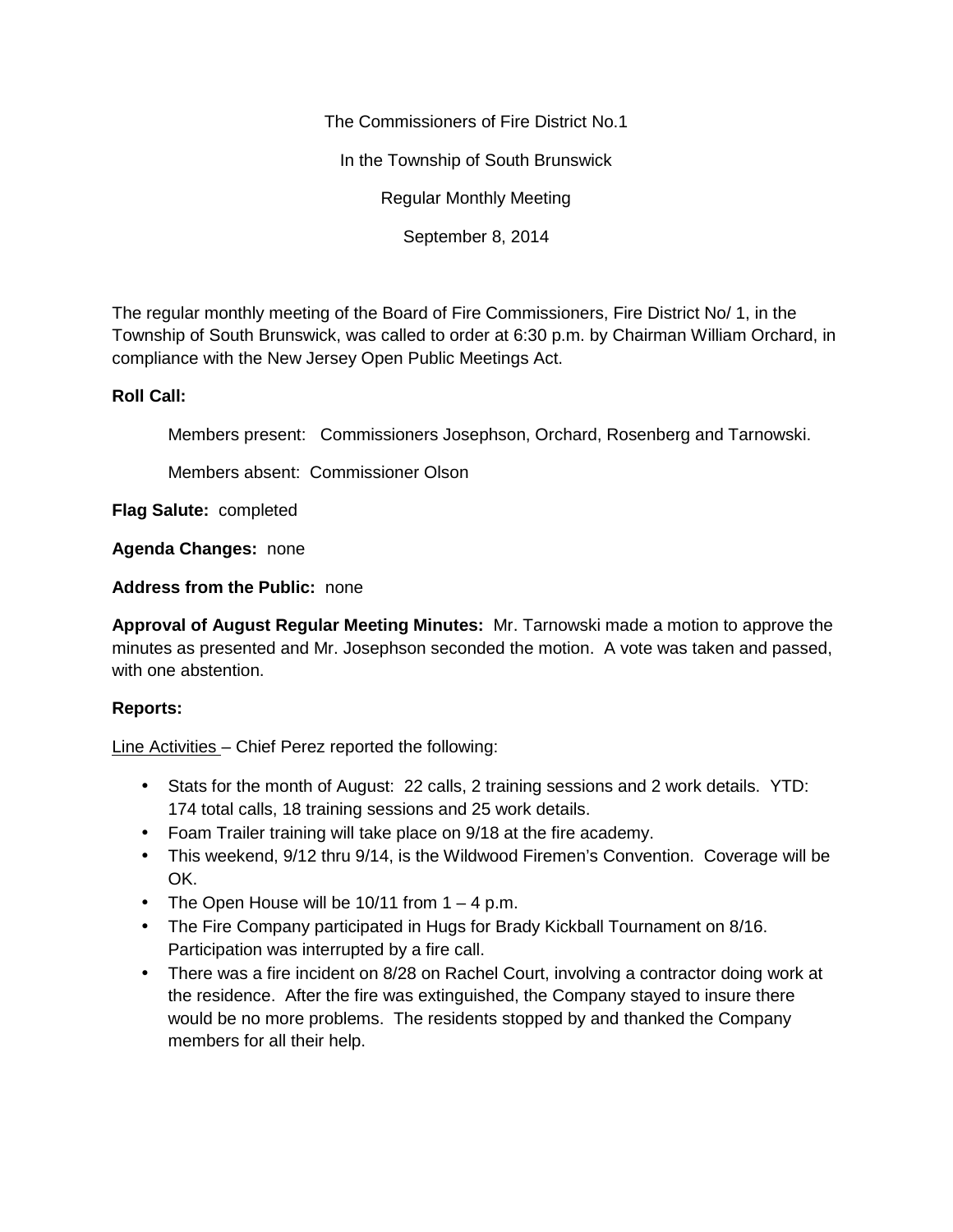President – It was reported that the new landscaper is doing a very good job, including fixing the drainage problem.

Treasurer's Report/Voucher List – Mr. Rosenberg presented the report (file copy attached). The Commissioners reviewed the Voucher List; Mr. Rosenberg noted that the second installment for the Fire Inspector was included in the List. After the review, Mr. Tarnowski made a motion to approve the Voucher List as presented and Mr. Josephson seconded it. A vote was taken and passed. Mr. Rosenberg noted that the budget process will begin next month.

## Secretary's Report – none

Fire Coordinator's Report - Mr. Perez reported the following:

- 1. Repairs have been completed on the engine and the ladder truck will be going out for repairs within the next two weeks.
- 2. There was a fire inspection at Station 23 on 8/13 and no issues were found. The certificate was received.
- 3. Research is being done on new gas meters, as the existing ones have become obsolete and parts are no longer available. All three chiefs are working to standardize the specs on gas meters.
- 4. Meetings will begin with insurance agents to discuss costs and coverages. ESIP and VFIS will be looked into.

Chairman's Report – Mr. Orchard reported that paragraph in question had been removed and the contract signed.

## **Standing Committee Reports:**

*Fire Company Liaison -* nothing to report. *Rescue Squad Liaison –* nothing to report. *Public Relations –* the website is up-to-date. *State Association -* Mr. Rosenberg will be attending the meeting this coming Friday at Wildwood.

*Insurance –* already discussed.

**Unfinished Business: Electronic Sign Board –** Mr. Perez had an informal discussion with the part-time zoning inspector, who will do some investigation and report back.

**New Business:** none

**Executive Session:** none

**Address from the Public:** none